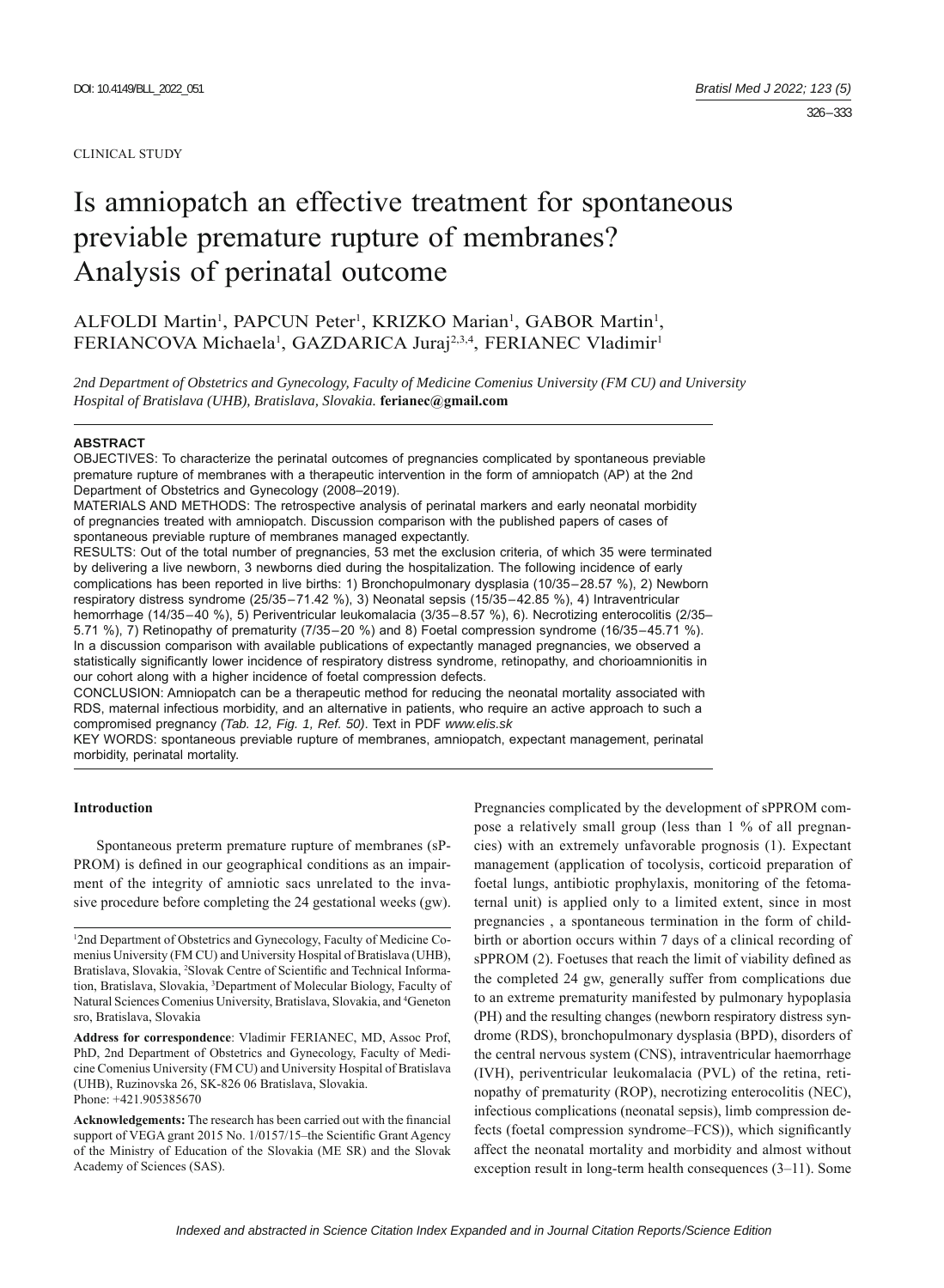women opt for an elective termination due to an extremely unfavorable prognosis (12).

The therapeutic alternative is a so-called active management. To date (2021), several techniques have been described for the purpose of artificial closure of a defect in the amniotic sac, referred to in the Anglo-Saxon literature as the so-called "*resealing technique*s" or "*amniotic fl uid reparation techniques*" (AFRT) (13–15).

One of the first, historically documented procedures was the sterile, intraamniotic administration of homologous maternal platelets and plasma cryoprecipitate to close a defect in the amniotic sac, secondary restoration of normohydramnios, and a reduction of perinatal morbidity and mortality (16–21).

**Tab. 1. Exclusive criteria for enrolling in AP group.**

| Number         | Criteria used                                                                                                                                            |
|----------------|----------------------------------------------------------------------------------------------------------------------------------------------------------|
| 1.             | Single-foetal pregnancies                                                                                                                                |
| 2.             | sPPROM (to completed 24 gw)                                                                                                                              |
| 3.             | Absence of active vaginal bleeding                                                                                                                       |
| 4.             | Interval between premature rupture of membranes and delivery<br>or abortion $>10$ days                                                                   |
| 5.             | Presence of ultrasonically verified anhydramnios                                                                                                         |
| 6.             | Absence of positivity of maternal inflammatory parameter before<br>AP application (without clinically or laboratory manifested<br>inflammatory syndrome) |
| 7.             | Normal maternal CM parameters $(>25$ mm, without funneling)                                                                                              |
| 8.             | Absence of severe developmental defects or chromosomal<br>aberrations in the foetus                                                                      |
| 9.             | Performance of amniopatch not more than once                                                                                                             |
| $nnn \wedge n$ | $\sqrt{2}$                                                                                                                                               |

 $sPPROM - Sontaneous previable premature runtime of membranes: AP - Amino$ patch; CM – Cervicometry; Gw – Gestational week

| Tab. 2. Monitored parameters of the definitive group of patients. |  |  |  |  |
|-------------------------------------------------------------------|--|--|--|--|
|-------------------------------------------------------------------|--|--|--|--|

|    | Number Monitored parameter                     |
|----|------------------------------------------------|
|    | Mean time of occurrence of sPPPROM $(gw/d)$    |
| 2. | Mean time of AP performance $(gw/d)$           |
| 3. | Mean time of termination of pregnancy $(gw/d)$ |
| 4. | Mean LP (AP-delivery/abortion) $(gw/d)$        |
| 5. | Mean LP (PPROM-delivery/abortion) (gw/d)       |
|    |                                                |

#### Tab. 3. Monitored neonatal complications and their definition criteria.

| Monitored neonatal        | Used diagnostic criteria                              |
|---------------------------|-------------------------------------------------------|
| complication (ICD–10)     | (Year of publication) (Citation)                      |
| BPD (P27.1)               | Criteria according to Higgins (2000) (25)             |
| RDS (P22.0)               | Vermont Oxford definition criteria (1996) (26)        |
| Neonatal sepsis (P36.0-9) | Criteria according to Singh et al. (1994) (27)        |
| IVH (P52.0-9)             | Criteria according to Papile and Burstein (1978) (28) |
| PVL (P91.2)               | Criteria according to Hashimoto (2001) (29)           |
| <b>NEC (P77)</b>          | Criteria according to Bell (1978) (30)                |
| ROP (H35.1)               | Criteria according to ICROP (1984–1987) (31)          |
| Fetal compression         | Criteria created by the authors of the study-the      |
| syndrome                  | occurrence of deformities of the fetal locomotor      |
|                           | system associated with the persistent oligo- or       |
|                           | anhydramniom                                          |

BPD – Bronchopulmonary dysplasia; RDS – Respiratory distress syndrome; IVH – Intraventricular haemorrhage; PVL – Periventricular leukomalacia; NEC – Necrotizing enterocolitis; ROP – Retinopathy of prematurity; FCS – Foetal compression syndrome; ICD-10 – International Classification of Diseases (10th Revision); ICROP – International Classification of Retinopathy of Prematurity

**Tab. 4. Assessed perinatal parameters of subsets of neonates according to selected neonatal complications of pregnancies complicated by sPPROM treated with AP at the 2nd Department of Obstetrics and Gynecology FM CU and UHB (2008–2019).**

| Number | Monitored parameter                       |
|--------|-------------------------------------------|
|        | Mode of delivery $(n; \%)$                |
| 2.     | Mean time of occurrence of sPPPROM (gw/d) |
| 3.     | Mean time of AP application $(gw/d)$      |
| 4.     | Mean time of delivery $(gw/d)$            |
|        | Median LP value (sPPROM – delivery)       |
|        |                                           |

sPPROM – Spontaneous previable premature rupture of membranes; AP – Amniopatch; LP – Latency period; n – Number; % – Percentage; Gw – Gestational week; d – Days

The technique was successfully used for the first time by Rubén A. Quintero (1996) in the case of iatrogenic preterm premature rupture of membranes (iPPROM) in a 23-year-old woman after fetoscopic umbilical cord ligation in an acardiac fetus, and the procedure was termed *amniopatch* (AP) (16). The technique was derived from the peridural application of so-called "*blood patch*" products used to treat post-puncture headaches (22). In 2016, the Cochrane database stated that there was an insufficient verified evidence for common AP application in sPPROM cases (23). This fact classifies AP as an experimental treatment method requiring an individual use and a documented consent of a well-informed patient. Reported cases of membrane closure with a successful prolongation of pregnancy indicate the existence of a subset of patients who may benefit from its application  $(24)$ .

# **Material and methods**

Of the total number of women diagnosed with sPPROM, who underwent AP at the 2nd Department of Obstetrics and Gyneco- $\log y (2008 - 2019)$ , we composed the final set based on the exclusion criteria (Tab. 1).

In the final set, we determined the miscarriage rate (MiR) and live birth rate (LR) after the procedure in absolute values and percentages. We made up two subcategories for live births: 1) Newborns, who survived the initial stay in a hospital facility–survival rate to discharge (SR to discharge) and 2) Newborns, who lived during the initial hospitalization–mortality rate after delivery (MR after delivery) and these subcategories were expressed in absolute values and percentages. We defined the final set by determining the following parameters (Tab. 2).

We characterized live births in terms of early neonatal morbidity during the initial hospitalization (Tab. 3). We expressed the number in absolute numbers and percentages.

 Based on the occurrence of the above-mentioned complications, we composed the subgroups of newborns characterized in terms of management, sPPROM, intervention in the form of AP, termination of pregnancy, and the interval between the premature rupture of membranes and termination of pregnancy (Tab. 4).

In the discussion part, we calculated the level of statistical significance of the occurrence of early neonatal complications in comparison with 7 published studies of expectantly managed cases of sPPROM (2009–2021) (32–38) (Tab. 5) using a chi-square test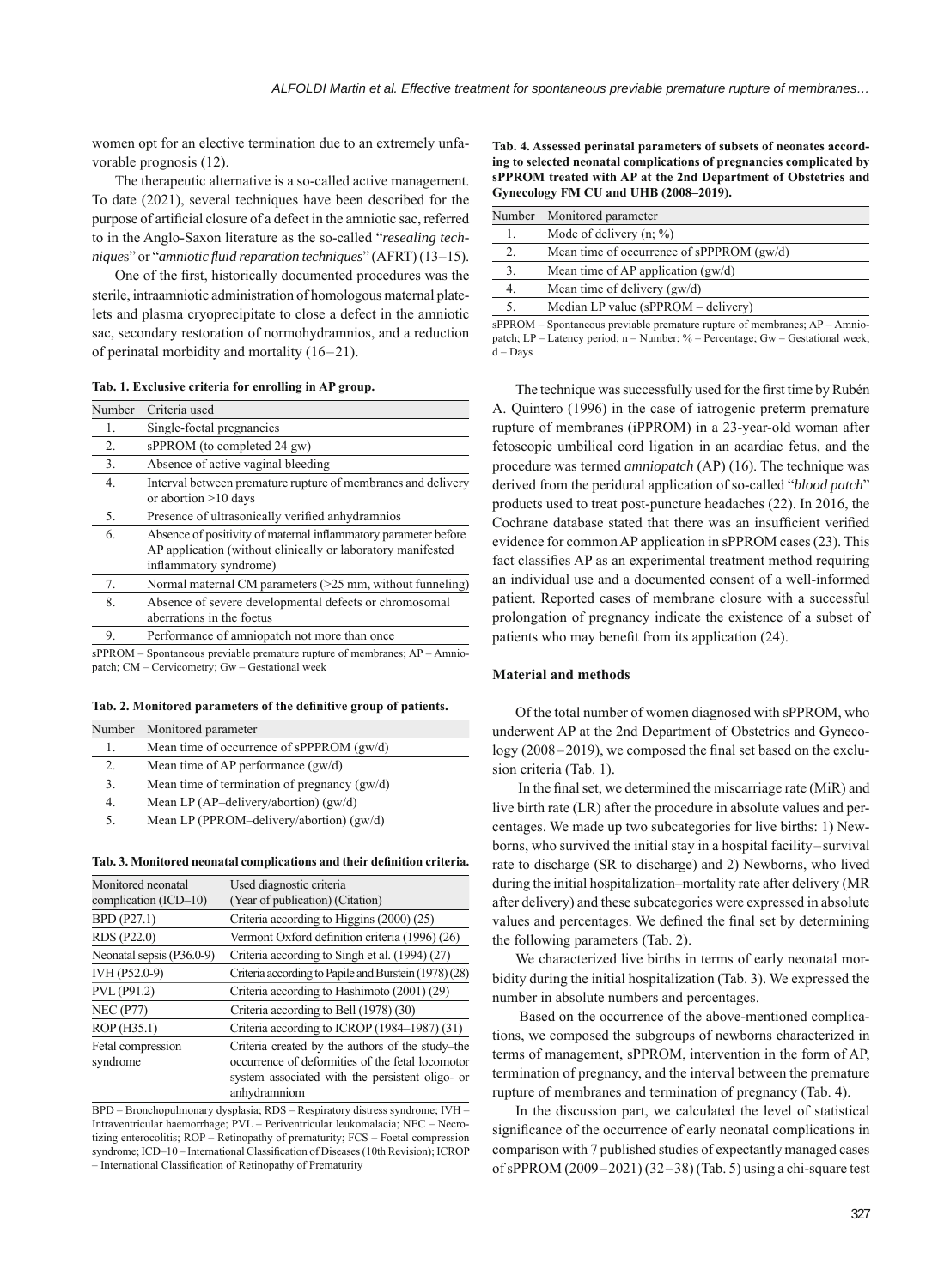326 – 333

**Tab. 5. Occurrence of early neonatal complications in 7 publications with the issue of pregnancies complicated by sPPROM (expectant management) terminated by delivery (2009–2021) (32–38).**

| Publication<br>(Year of publication) | Number of<br>live-born neonates<br>$(n)$ (Citation) | <b>BPD</b><br>$(n; \frac{9}{6})$ | <b>RDS</b><br>$(n; \%)$ | Neonatal<br>sepsis<br>$(n; \%)$ | <b>IVH</b><br>$(n; \frac{9}{6})$ | PVL<br>$(n; \%)$ | <b>NEC</b><br>$(n; \%)$ | ROP<br>$(n; \%)$ | <b>FCS</b><br>$(n; \frac{9}{6})$ |
|--------------------------------------|-----------------------------------------------------|----------------------------------|-------------------------|---------------------------------|----------------------------------|------------------|-------------------------|------------------|----------------------------------|
| <b>Manuck</b> (2009)                 | 112 (32)                                            | N                                | N                       | 15 (13.39%)                     | $47(41.96\%)$                    | N                | $12(10.71\%)$           | N                | $8(7.14\%)$                      |
| Pendse $(2021)$                      | 82 (33)                                             | N                                | $80(97.56\%)$           | $37(45.12\%)$                   | Ν                                |                  | 4(4.87%)                | N                | $3(3.65\%)$                      |
| Danisman (2019)                      | 61(34)                                              | N                                | N                       | 10 (16.39%)                     | 34 (55.73%)                      | N                | 9(14.75%)               | N                | $3(4.91\%)$                      |
| Kiver (2018)                         | 44 (35)                                             | 21 (47.72%)                      | 44 (100%)               | N                               | 10 (22.72%)                      | N                | N                       | N                | N                                |
| Wagner $(2016)$                      | 40(36)                                              | $13(32.5\%)$                     | N                       | N                               | N                                | $1(2.5\%)$       | $3(7.5\%)$              | 7(17.5%)         | N                                |
| Esteves $(2016)$                     | 28 (37)                                             | $13(46.4\%)$                     | N                       | N                               | $8(28.6\%)$                      | $3(10.7\%)$      | N                       | 19 (67.8%)       | N                                |
| Chauleur (2009)                      | 17(38)                                              | $4(23.52\%)$                     | 12 (70.58%)             | N                               | $5(29.41\%)$                     | N                | N                       | N                | $2(11.76\%)$                     |

BPD – Bronchopulmonary dysplasia; RDS – Respiratory distress syndrome; IVH – Intraventricular haemorrhage; PVL – Periventricular leukomalacia; NEC – Necrotizing enterocolitis; ROP – Retinopathy of prematurity; FCS – Foetal compression syndrome; N – not given; n – Number; % – Percentage

(2x2) with p corrected by Bonferroni correction (necessity of testing multiple, independent hypotheses). We selected the compared studies based on the following criteria: 1) sPPROM (before the end of 24 gw), 2) Expectant management, 3) History without an invasive puncture or fetoscopic procedure, and 4. Availability of data on the incidence of defined neonatal complications in live births.

#### **Tab. 6. Gibbs criteria (1991) of chorioamnionitis (39).**

| Primary criterion |                                                         |
|-------------------|---------------------------------------------------------|
|                   | Presence of maternal fever (body temperature $>$ 38 °C) |
|                   | + minimum 2 of the secondary criteria                   |
|                   | Number Secondary criterion                              |
| 1.                | Maternal tachycardia (pulse frequency >100/min)         |
| 2 <sup>1</sup>    | Fetal tachycardia (pulse frequency $>160/min$ )         |
| 3.                | Foul smelling amniotic fluid                            |
| 4.                | Uterine tenderness                                      |
| 5.                | Uterine hypertonus                                      |
| 6.                | Elevated levels of CRP                                  |
| 7.                | Maternal leukocytosis (>18x109/l)                       |

**Tab. 7. Occurrence of chorioamnionitis in patients in 4 publications with the issue of pregnancies complicated by sPPROM (expectant management) terminated by delivery (2009–2016) (32, 40–42).**

| Main authors of the study | Number of patients | Occurrence of clinically   |  |  |
|---------------------------|--------------------|----------------------------|--|--|
| (year of publication)     | $(n)$ (citation)   | manifested                 |  |  |
|                           |                    | chorioamnionitis $(n, \%)$ |  |  |
| <b>Manuck</b> (2009)      | 159 (32)           | 85 (85/159-53.5%)          |  |  |
| McLaughlin (2016)         | 106(40)            | $46(46/106-43%)$           |  |  |
| Hunter $(2012)$           | 106(41)            | 58 (58/106-55%)            |  |  |
| Deutsch (2010)            | 105(42)            | 68 (68/105-64.8%)          |  |  |

n – Number; % – Percentage

Tab. 8. Basic characteristics of AP group in 5 defined categories (Tab. 2).

In the cohort, we determined the incidence of clinically manifested chorioamnionitis based on the Gibbs criteria (1991) (39) (Tab. 6) and compared the result with the incidence of chorioamnionitis in 4 studies on sPPROM managed expectantly (2009– 2016) (32, 40–42) (Tab. 7) using chi-square test (2x2). We selected the compared studies based on the following criteria: 1) sPPROM (before the end of 24 gw), 2) Expectant management, 3) History without an invasive puncture or fetoscopic procedure, and 4) Availability of data on the incidence of chorioamnionitis in the patients.

#### **Results**

Of the total number of patients ( $n=56$ ), we excluded 3 patients (Tab. 1). In the final set ( $n=53$ ), 18 abortions (MiR-18/53-33.96 %) and 35 live births (LR–35/53–66.03 %) were recorded. Of the 35 live births, 32 survived (SR to discharge–32/53–60.37 %), and 3 did not survive (MR after delivery–3/35–8.57 %) the period from delivery to discharge from the hospital (Fig. 1). The characteristics of the total set (n=53) are processed in Table 8.

In live-born neonates  $(n=35)$ , we observed the following complications in terms of early neonatal morbidity: 1) BPD (10/35– 28.57 %); 2) RDS (25/35–71.42 %); 3) Neonatal sepsis (7/35–20  $\%$ ); 4) IVH (14/35–40 %); 5) PVL (3/35–8.57 %); 6) NEC (2/35– 5.71 %); 7) ROP (9/35–25.71 %); 8) FCS (16/35–45.71 %). In the subgroups of newborns divided upon the occurrence of complications, we recorded the following values of perinatal parameters (Tab. 9).

Based on Gibbs criteria, we did not record a single case of chorioamnionitis in the total group of the patients (Tab. 10).

| A group of patients with pregnancies complicated by the development of sPPROM who underwent AP at the 2nd Department of Obstetrics and Gy- |  |  |  |          |  |
|--------------------------------------------------------------------------------------------------------------------------------------------|--|--|--|----------|--|
| necology FM CU and UHB                                                                                                                     |  |  |  |          |  |
|                                                                                                                                            |  |  |  | $\cdots$ |  |

| Number of<br>patients (n) | Mean time of occurrence<br>of sPPPROM $(gw/d)$ | Mean time of AP<br>application $(gw/d)$ | Mean time of termination<br>of pregnancy (delivery/abortion)<br>(gw/d) | Median value of $LPAP-$<br>delivery/abortion<br>(gw/d) | Median value of $LP$ sPPROM $-$<br>delivery/abortion<br>(gw/d) |
|---------------------------|------------------------------------------------|-----------------------------------------|------------------------------------------------------------------------|--------------------------------------------------------|----------------------------------------------------------------|
|                           | 19+3/136                                       | $22+0/154$                              | $27+4/193$                                                             | $5 + 3/38$                                             | $7+6/55$                                                       |
|                           |                                                |                                         |                                                                        |                                                        |                                                                |

sPPROM – Spontaneous previable premature rupture of membranes; AP – Amniopatch; LP – Latency period; n – Number; % – Percentage; Gw – Gestational week; d – Days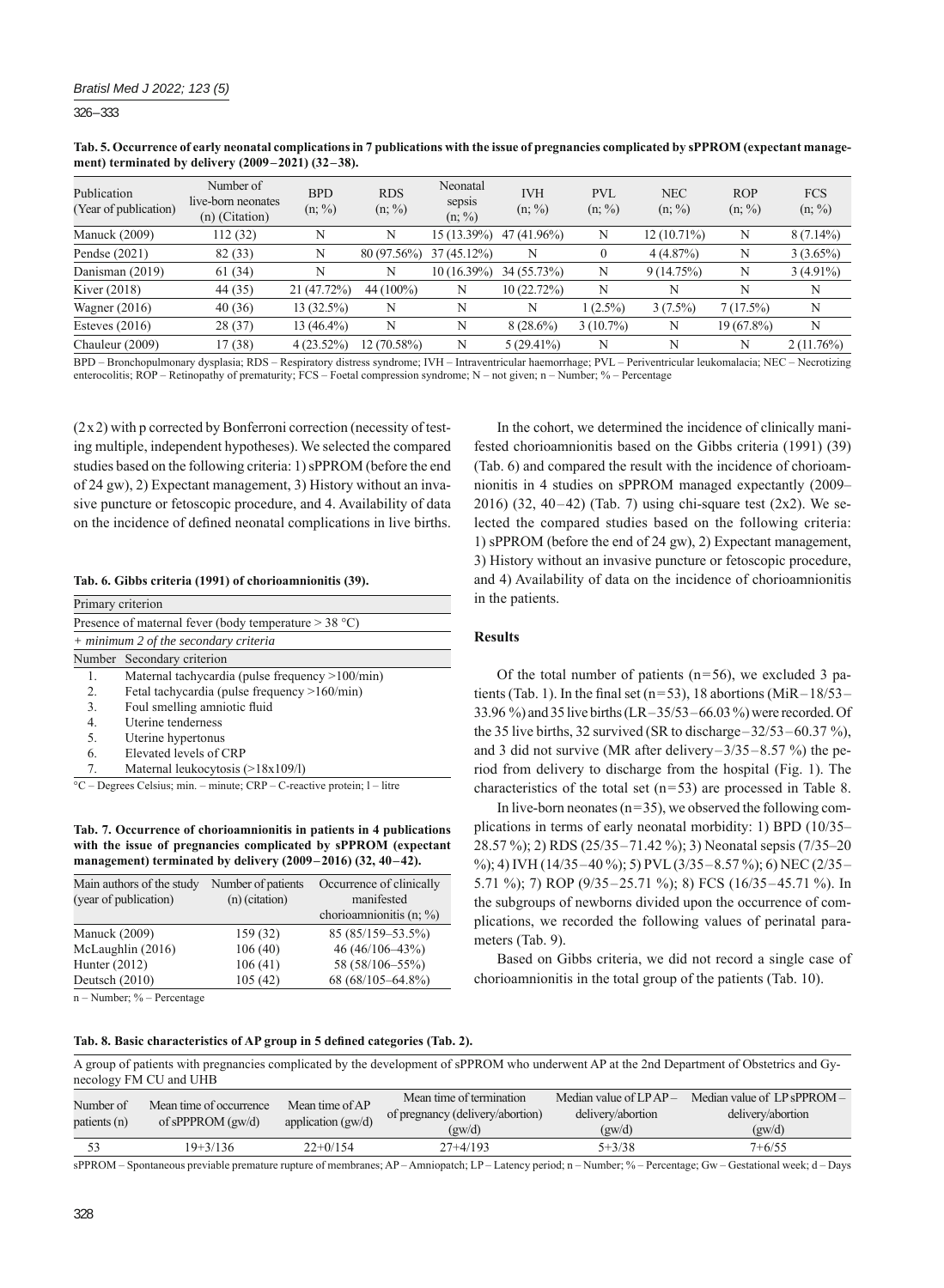

**Fig. 1. Composition of patients in AP group according to the outcome of pregnancy. AP – Amniopatch; n – Number; LR –Live-born rate; MiR – Miscarriage rate; SR to discharge – Survival rate to discharge; MR after delivery – Mortality rate after delivery.**

#### **Tab. 10. Occurrence of clinically manifested chorioamnionitis in AP group.**

A group of patients with pregnancies complicated by the development of sPPROM who underwent AP at the 2nd Clinic of Obstetrics and Gynecology FM CU and UHB

| Number of patients | Occurrence of clinically manifested |
|--------------------|-------------------------------------|
| (n)                | chorioamnionitis $(n; \%)$          |
| 53                 | $0(0/53-0\%)$                       |

sPPROM – Spontaneous previable premature rupture of membranes; AP – Amniopatch;  $n -$ Number; % – Percentage

### **Discussion**

Amniopatch as an experimental therapeutic method is currently predominantly used in cases of iPPROM after a transabdominal puncture or fetoscopic procedures, where its success rate reaches 58–66 % (20, 43).

 The role of AP in sPPROM cases remains unclear to date, as only a limited number of small cohorts and isolated case reports have been published in the absence of large, randomized, controlled studies. Since randomization in the clinical management of sP-PROM is difficult to achieve due to ethical, medical-social, and financial conditions, it was not possible to compare our group with our own control group managed expectantly while maintaining the uniformity of the therapeutic procedure. To evaluate the success rate of AP in terms of perinatal results and early neonatal complications, we decided to compare our group with the available studies dealing with the issue of conservative management of sPPROM.

**Tab. 9. Occurrence of early neonatal complications in live-born neonates from pregnancies complicated by sPPROM treated with AP at the 2nd Department of Obstetrics and Gynecology FM CU and UHB (2008–2019).**

| Number of live-born neonates | <b>BPD</b> | <b>RDS</b> | Neonatal sepsis | IVH       | <b>PVL</b> | NEC        | <b>ROP</b>  | FCS         |
|------------------------------|------------|------------|-----------------|-----------|------------|------------|-------------|-------------|
| (n)                          | $(n; \%)$  | $(n; \%)$  | $(n; \%)$       | $(n; \%)$ | $(n; \%)$  | $(n; \%)$  | $(n; \%)$   | $(n; \%)$   |
|                              |            | ت ک        |                 |           |            |            |             |             |
|                              | (28.57%)   | $.42\%$    | (20%)           | $(40\%$   | $(8.57\%)$ | $(5.71\%)$ | $(25.71\%)$ | $(45.71\%)$ |

Evaluated perinatal parameters of subsets of neonates according to selected neonatal complications from pregnancies complicated by the development of sPPROM treated with AP at the 2nd Department of Obstetrics and Gynecology FM CU and UHB (2008 – 2019)

| Monitored<br>complication | Number of<br>neonates $(n; \%)$ | Delivery mode<br>$(n; \%)$                | Mean time of occurrence of<br>$sPPPROM$ (gw/d) | Mean time of AP<br>application $(gw/d)$ | Mean time of<br>delivery $(gw/d)$ | Median value of LP<br>$(sPPROM - delivery)$ (d) |
|---------------------------|---------------------------------|-------------------------------------------|------------------------------------------------|-----------------------------------------|-----------------------------------|-------------------------------------------------|
| <b>BPD</b>                | 10(28.57%)                      | $SC(9-90\%)$<br>Vag. $(1-10\%)$           | $18+6/132$                                     | $21+3/150$                              | $27+0/189$                        | 57                                              |
| <b>RDS</b>                | 25(71.42%)                      | SC(24–96%)<br>Vag. $(1-4\%)$              | $20+0/140$                                     | $22+1/155$                              | $27+5/194$                        | 57                                              |
| Neonatal sepsis           | 7(20%)                          | SC $(5-7.42\%)$<br>Vag. $(2-28.57%)$      | $21+5/152$                                     | $23+3/164$                              | $25+6/181$                        | 18                                              |
| <b>IVH</b>                | $14(40\%)$                      | SC $(12 - 85.71\%)$<br>Vag. $(2-14.28\%)$ | $19+6/139$                                     | $22+2/156$                              | $26+6/188$                        | 50.5                                            |
| <b>PVL</b>                | 3(8.57%)                        | $SC(3-100\%)$                             | $18+3/129$                                     | $21+2/149$                              | $25+5/180$                        | 57                                              |
| <b>NEC</b>                | $2(5.71\%)$                     | $SC(2-100\%)$                             | $19 + 5/138$                                   | $21+3/150$                              | $24+5/173$                        | 35                                              |
| <b>ROP</b>                | $9(25.71\%)$                    | $SC(8-88.88\%)$<br>Vag. $(1-11.11\%)$     | $20+0/140$                                     | $22+1/155$                              | $25+5/180$                        | 43                                              |
| <b>FCS</b>                | $16(45.71\%)$                   | $SC(16-100\%)$                            | $19 + 3/136$                                   | $21+5/152$                              | $29+1/204$                        | 63                                              |

BPD – Bronchopulmonary dysplasia; RDS – Respiratory distress syndrome; IVH – Intraventricular haemorrhage; PVL – Periventricular leukomalacia; NEC – Necrotizing enterocolitis; ROP – Retinopathy of prematurity; sPPROM – Spontaneous previable premature rupture of membranes; AP – Amniopatch; LP – Latency period; Gw – Gestational week; n – Number; % – Percentage; CS – Cesarean section; Vag. – Vaginal delivery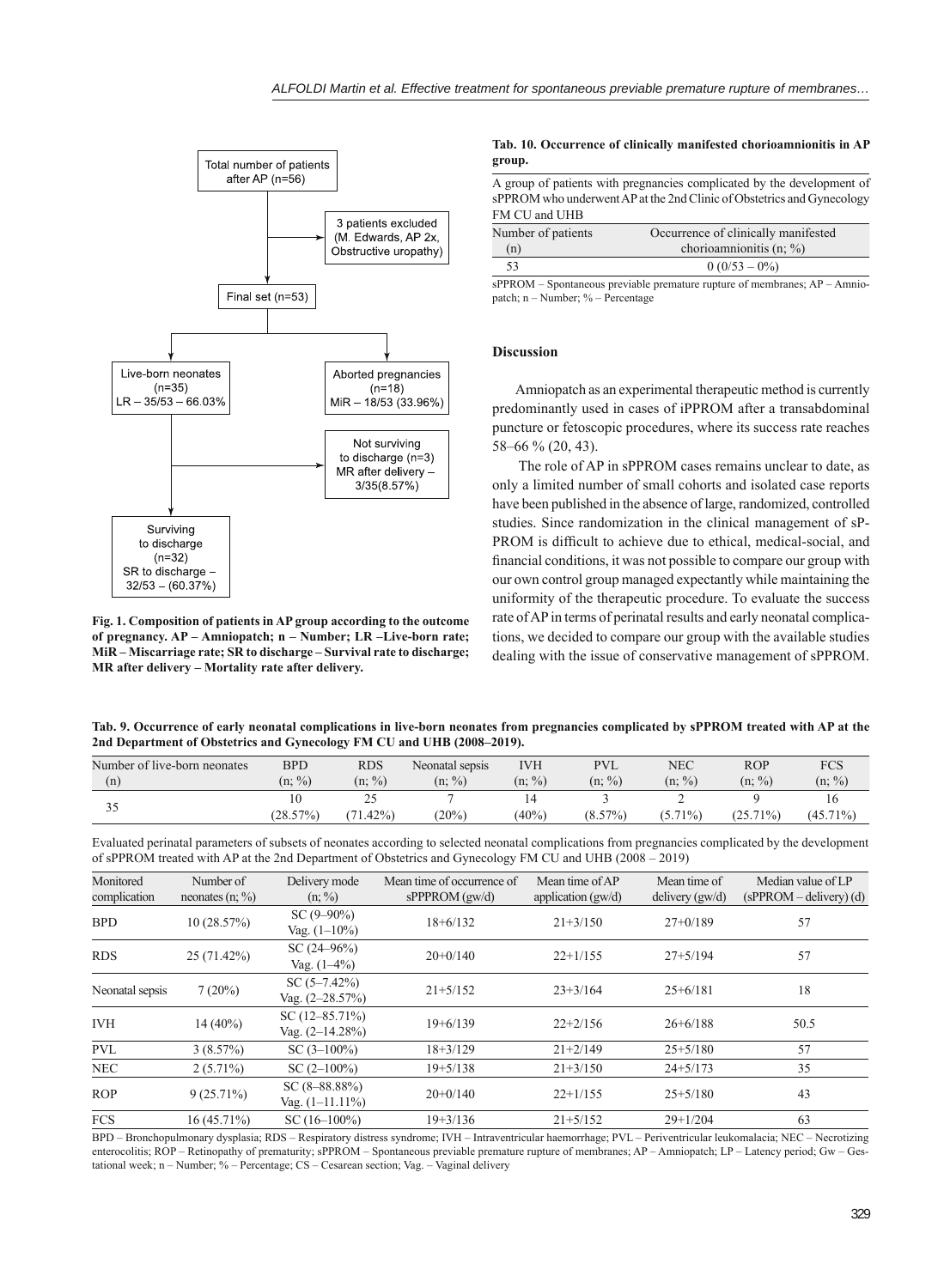326 – 333

#### **Tab. 11A. Comparison of the occurrence of early neonatal complications (BPD, RDS, Neonatal sepsis) among live-born neonates from AP group with neonates from published cases of sPPROM managed expectantly.**

| <b>BPD</b>                                                |                                                | Number of live-born neonates (n)        |                                                                        | Occurrence of clinically manifested BPD (n; %)     |  |  |
|-----------------------------------------------------------|------------------------------------------------|-----------------------------------------|------------------------------------------------------------------------|----------------------------------------------------|--|--|
| AP group (2nd Department of<br>Obstetrics and Gynecology) |                                                | 35                                      | 10(28.57%)                                                             |                                                    |  |  |
| Comparison with published studies (2016 - 2018)           |                                                |                                         |                                                                        |                                                    |  |  |
| Compared studies                                          | Number of live-born                            | Occurrence of BPD                       | p (Bonferroni correction                                               |                                                    |  |  |
| (year of publication)                                     | neonates (n) (citation)                        | $(n; \%)$                               | Statistical significance<br>of $p: 0.0012$                             |                                                    |  |  |
| Kiver (2018)                                              | 44 (35)                                        | 21 (47.72%)                             | 0.08255                                                                | No                                                 |  |  |
| <b>Wagner</b> (2016)                                      | 40(36)                                         | 13 (32.5%)                              | 0.7128<br>N <sub>0</sub>                                               |                                                    |  |  |
| Esteves $(2016)$                                          | 28(37)                                         | 13 (46.4%)                              | 0.143507<br>N <sub>0</sub>                                             |                                                    |  |  |
| <b>RDS</b>                                                |                                                | Number of live-born neonates (n)        |                                                                        | Occurrence of clinically manifested RDS (n; %)     |  |  |
| AP group (2nd Department of<br>Obstetrics and Gynecology) |                                                | 35                                      | 25 (71.42%)                                                            |                                                    |  |  |
| Comparison with published studies $(2009 - 2021)$         |                                                |                                         |                                                                        |                                                    |  |  |
| Compared studies<br>(year of publication)                 | Number of live-born<br>neonates (n) (citation) | Occurrence of RDS<br>$(n; \frac{9}{0})$ | p (Bonferroni correction<br>Statistical significance<br>of $p: 0.0012$ |                                                    |  |  |
| Pendse (2021)                                             | 82 (33)                                        | 80 (97.56%)                             | 0.000084<br>Yes                                                        |                                                    |  |  |
| Kiver (2018)                                              | 44 (35)                                        | 44 (100%)                               | 0.000554<br>Yes                                                        |                                                    |  |  |
| Chauleur (2009)                                           | 17(38)                                         | $12(70.58\%)$                           | 0.792149<br>N <sub>0</sub>                                             |                                                    |  |  |
| <b>Neonatal sepsis</b>                                    |                                                | Number of live-born neonates (n)        |                                                                        | Occurrence of manifested neonatal sepsis $(n; \%)$ |  |  |
| AP group (2nd Department of<br>Obstetrics and Gynecology) |                                                | 35                                      | 7(20%)                                                                 |                                                    |  |  |
| Comparison with published studies (2009 - 2021)           |                                                |                                         |                                                                        |                                                    |  |  |
| Compared studies                                          | Number of live-born                            | Occurrence of neonatal                  | p (Bonferroni correction                                               | Statistical significance                           |  |  |
| (year of publication)                                     | neonates (n) (citation)                        | sepsis $(n; \%)$                        | of $p: 0.0012$                                                         |                                                    |  |  |
| <b>Manuck</b> (2009)                                      | 112(32)                                        | 15 (13.39%)                             | 0.33886                                                                | N <sub>0</sub>                                     |  |  |
| Pendse (2021)                                             | 82 (33)                                        | 37 (45.12%)                             | 0.010211                                                               | No                                                 |  |  |
| Danisman (2019)                                           | 61(34)                                         | 10 (16.39%)                             | 0.655928<br>N <sub>0</sub>                                             |                                                    |  |  |

BPD – Bronchopulmonary dysplasia; RDS – Respiratory distress syndrome; AP – Amniopatch; sPPROM – Spontaneous previable premature rupture of membranes; n – Number; % - Percentage

The evaluation of the success rate of AP depends on the set criteria, which are defined in each published study. As the criterion of success in terms of perinatal outcomes, we determined a statistically significantly lower incidence of early neonatal complications (Tab. 3) in newborns until their discharge from the hospital facility and a lower incidence of chorioamnionitis.

In the postoperative patients, we did not observe a significantly higher incidence of complications (placental abruption, umbilical cord compression, chorioamnionitis, postpartum sepsis) compared to expectant management, which indicates a good safety profi le of the method. The above fact is currently documented (2021) by the single randomized comparative study comparing the effect of AP versus expectant management in cases of pregnancies complicated by premature rupture of membranes between 24 and 34 gw by Maged et al (44).

When comparing the cohort results in the categories of early neonatal morbidity with 7 published studies of sPPROM cases managed expectantly (2009 - 2020) (32–38), we found a statistically significant difference in the categories of RDS, ROP, and FCS. There was a statistically significantly lower incidence of RDS and ROP cases in live births in the AP group with a higher incidence of FCS. The other evaluated categories did not record statistically significant differences in the compared groups (Tabs. 11A, B, C).

We associate the reduced incidence of RDS with a longer duration of pregnancy and a larger residual volume of amniotic fluid, potentiating the maturation of foetal lungs with a consequent better postnatal function requiring a lower rate of ventilation support and oxygen therapy. The reduced need for oxygen directly proportionally reduces the formation of free radicals in foetal tissues involved in the pathogenesis of ROP through their proangiogenic action. The increased incidence of FCS is attributed to the prolonged artificial maintenance of oligohydramnios with an unequal increase in intrauterine pressure and restriction of foetal movements. This fact is evidenced by several published studies showing the relationship between the length of pregnancy, the severity of oligohydramnios, and the risk of developing FCS (45–47).

When evaluating the incidence of infectious complications in the form of clinically manifested chorioamnionitis, we did not record a single case in our cohort. In comparison with 4 publications of sPPROM cases managed expectantly (2009–2016) (32,  $40-42$ ), we found a statistically significantly lower incidence of chorioamnionitis in the patients, who underwent AP (Tab. 12).

The reduced incidence of chorioamnionitis in the patients after AP (homologous platelets and plasma cryoprecipitate) may be related to the anti-infective and immunomodulatory effects of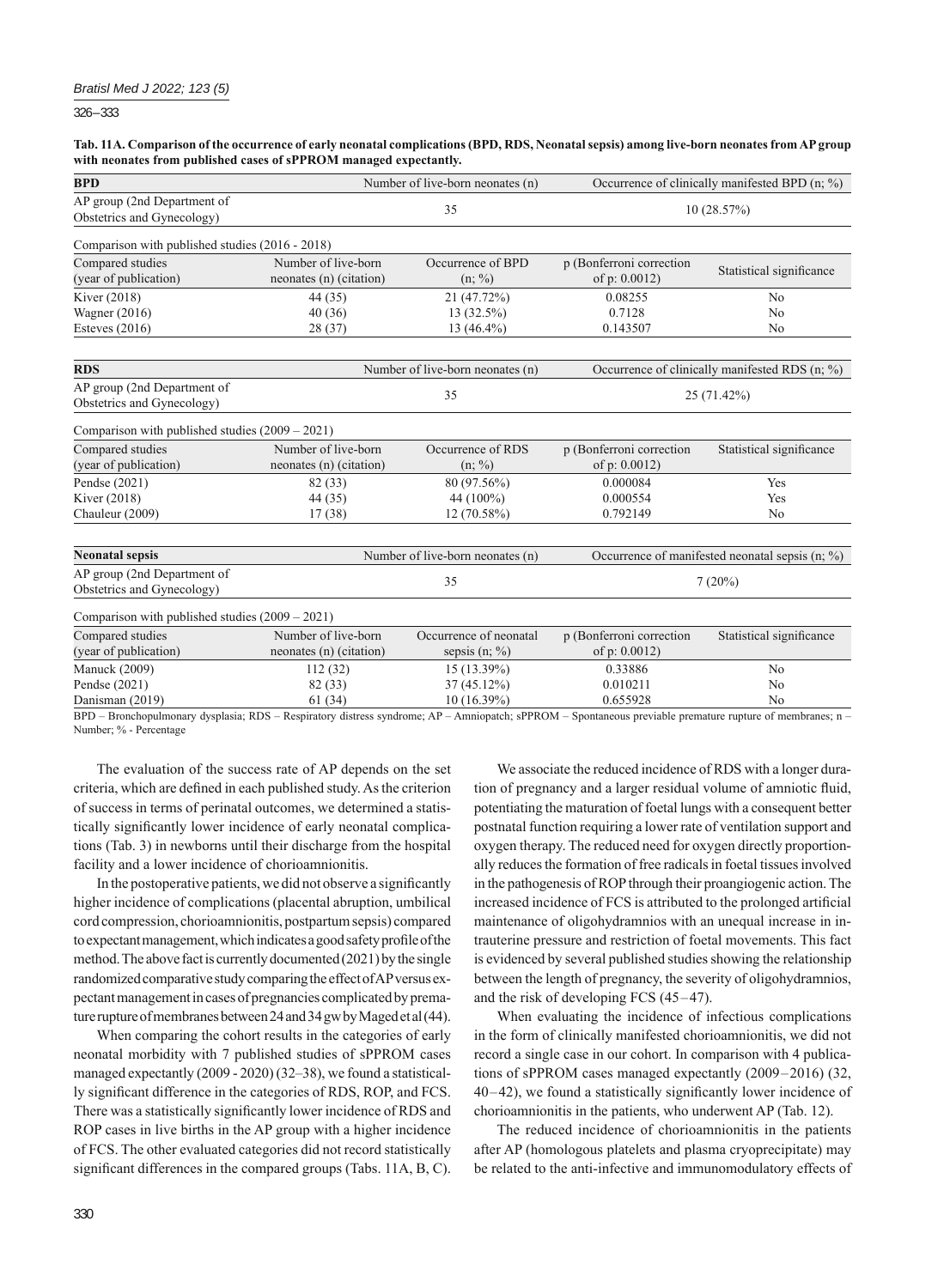**Tab. 11B. Comparison of the occurrence of early neonatal complications (IVH, PVL, NEC) among live-born neonates from AP group with neonates from published cases of sPPROM managed expectantly.**

| <b>IVH</b>                                                                                  | Number of live-born neonates (n)                                        | Occurrence of clinically manifested IVH (n; %) |                                     |
|---------------------------------------------------------------------------------------------|-------------------------------------------------------------------------|------------------------------------------------|-------------------------------------|
| AP group (2nd Department of<br>Obstetrics and Gynecology)                                   | 35                                                                      | $14(40\%)$                                     |                                     |
| Comparison with published studies (2009 - 2019)                                             |                                                                         |                                                |                                     |
| Compared studies<br>Number of live-born<br>(year of publication)<br>neonates (n) (citation) | Occurrence of IVH<br>$(n; \%)$                                          | p (Bonferroni correction<br>of $p: 0.0012$     | Statistical significance            |
| <b>Manuck</b> (2009)<br>112(32)                                                             | 47 (41.96%)                                                             | 0.836893                                       | N <sub>0</sub>                      |
| Danisman (2019)<br>61(34)                                                                   | 34 (55.73%)                                                             | 0.137718                                       | N <sub>0</sub>                      |
| Kiver (2018)<br>44 (35)                                                                     | 10(22.72%)                                                              | 0.097269                                       | N <sub>0</sub>                      |
|                                                                                             |                                                                         |                                                |                                     |
| <b>PVL</b>                                                                                  | Number of live-born neonates (n)                                        |                                                | Occurrence of manifested PVL (n; %) |
| AP group (2nd Department of<br>Obstetrics and Gynecology)                                   | 35                                                                      | 3(8.57%)                                       |                                     |
| Comparison with published studies $(2016 - 2021)$                                           |                                                                         |                                                |                                     |
| Number of live-born<br>Compared studies                                                     | Occurrence of PVL                                                       | p (Bonferroni correction                       |                                     |
| (year of publication)<br>neonates (n) (citation)                                            | $(n; \%)$                                                               | of p: $0.0012$ )                               | Statistical significance            |
| Pendse (2021)<br>82 (33)                                                                    | $0(0\%)$                                                                | 0.040648                                       | No                                  |
| Wagner $(2016)$<br>40(36)                                                                   | $1(2.5\%)$                                                              | 0.514156                                       | N <sub>0</sub>                      |
| Esteves $(2016)$<br>28 (37)                                                                 | $3(10.71\%)$                                                            | 0.885534                                       | N <sub>0</sub>                      |
| <b>NEC</b>                                                                                  | Number of live-born neonates (n)<br>Occurrence of manifested NEC (n; %) |                                                |                                     |
| AP group (2nd Department of<br>Obstetrics and Gynecology)                                   | 35                                                                      | $2(5.71\%)$                                    |                                     |
| Comparison with published studies $(2009 – 2021)$                                           |                                                                         |                                                |                                     |
| Compared studies<br>Number of live-born                                                     | Occurrence of NEC                                                       | p (Bonferroni correction                       |                                     |
| (year of publication)<br>neonates (n) (citation)                                            | $(n; \frac{9}{0})$                                                      | of $p: 0.0012$                                 | Statistical significance            |
| <b>Manuck</b> (2009)<br>112(32)                                                             | 12 (10.71%)                                                             | 0.582494                                       | N <sub>0</sub>                      |
| Pendse (2021)<br>82 (33)                                                                    | 4(4.87%)                                                                | 0.787222                                       | N <sub>0</sub>                      |
| Danisman (2019)<br>61(34)                                                                   | 9(14.75%)                                                               | 0.314637<br>N <sub>0</sub>                     |                                     |

IVH – Intraventricular hemorrhage; PVL – Periventricular leukomalacia; NEC – Necrotizing enterocolitis; AP – Amniopatch; sPPROM – Spontaneous previable premature rupture of membranes; n – Number; % – Percentage

| Tab. 11C. Comparison of the occurrence of early neonatal complications (ROP, FCS) among live-born neonates from AP group with newborns |  |  |
|----------------------------------------------------------------------------------------------------------------------------------------|--|--|
| from published cases of sPPROM managed expectantly.                                                                                    |  |  |

| <b>ROP</b>                                                 |                                                | Number of live-born neonates (n)          | Occurrence of manifested ROP $(n; \%)$                                 |                              |  |
|------------------------------------------------------------|------------------------------------------------|-------------------------------------------|------------------------------------------------------------------------|------------------------------|--|
| AP group (2nd Department)<br>of Obstetrics and Gynecology) |                                                | 35                                        | $9(25.71\%)$                                                           |                              |  |
| Comparison with published studies (2016)                   |                                                |                                           |                                                                        |                              |  |
| Compared studies<br>(year of publication)                  | Number of live-born<br>neonates (n) (citation) | Occurrence of ROP<br>$(n; \%)$            | p (Bonferroni correction<br>of $p: 0.0012$                             | Statistical significance     |  |
| Wagner $(2016)$<br>Esteves $(2016)$                        | 40(36)<br>28 (37)                              | 7(17.5%)<br>19 (67.85%)                   | 0.386315<br>N <sub>0</sub><br>0.000823<br>Yes                          |                              |  |
| <b>FCS</b>                                                 |                                                | Number of live-born neonates (n)          |                                                                        | Occurrence of manifested FCS |  |
| AP group (2nd Department of Obstetrics and<br>Gynecology)  |                                                | 35                                        | $16(45.71\%)$                                                          |                              |  |
| Comparison with published studies $(2009 – 2021)$          |                                                |                                           |                                                                        |                              |  |
| Compared studies<br>(year of publication)                  | Number of live-born<br>neonates (n) (citation) | Occurrence of FCS<br>$(n; \%)$            | p (Bonferroni correction<br>Statistical significance<br>of $p: 0.0012$ |                              |  |
| <b>Manuck (2009)</b><br>Pendse (2021)<br>Danisman (2019)   | 112(32)<br>82 (33)<br>61 (34)                  | $8(7.14\%)$<br>$3(3.65\%)$<br>$3(4.91\%)$ | 0.00001<br>Yes<br>0.000001<br>Yes<br>0.000001<br>Yes                   |                              |  |

ROP – Retinopathy of prematurity; FCS – Fetal compression syndrome; AP – Amniopatch; sPPROM – Spontaneous previable premature rupture of membranes; n – Number; % – Percentage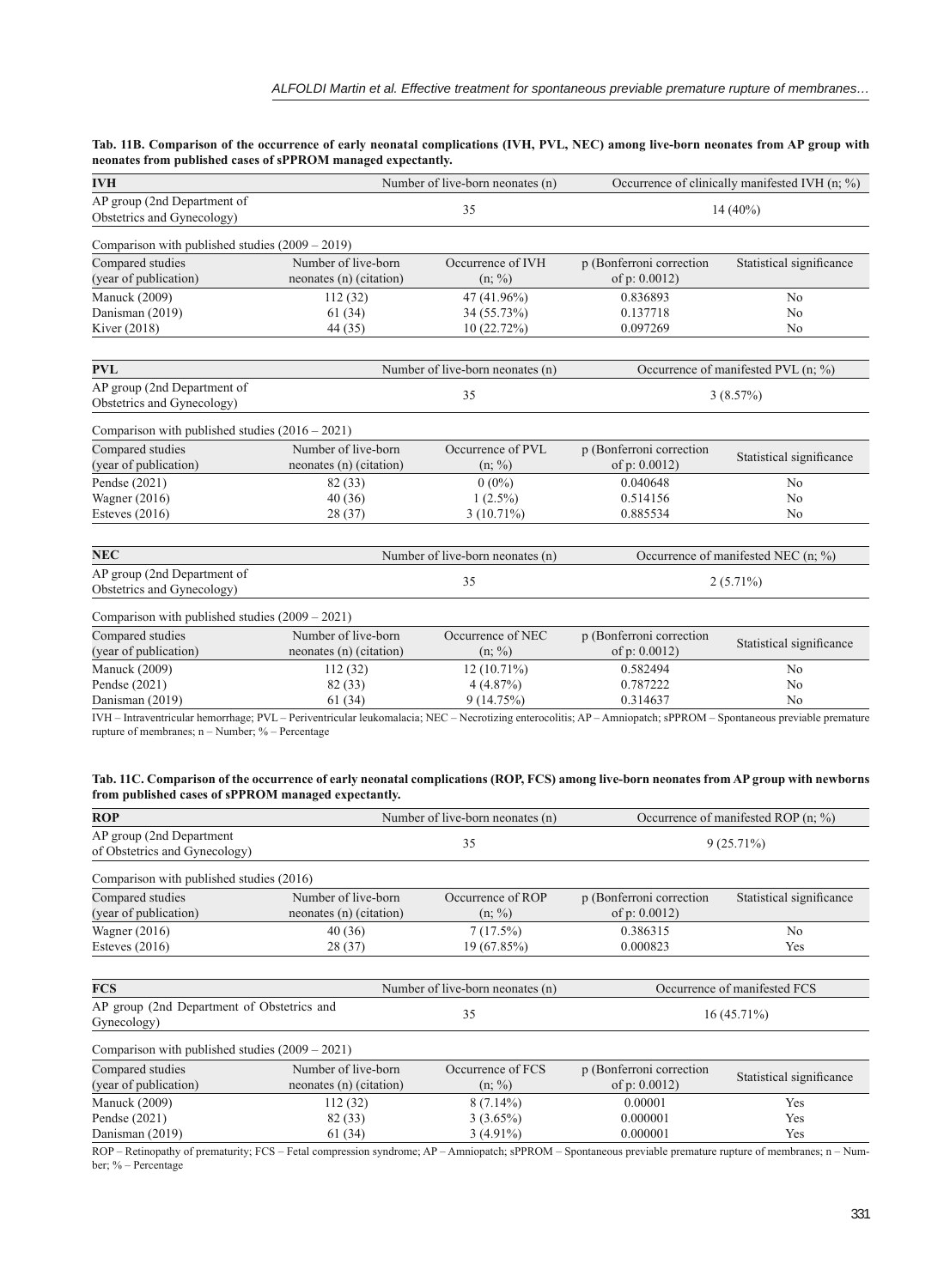326 – 333

**Tab. 12. Comparison of the occurrence of chorioamnionitis in patients from AP group with patients from published cases with sPPROM managed expectantly (2009–2016) (32, 40–42).**

|                                                            | Number of patients (n)                 |                                                                   | Occurrence of clinically manifested chorioamnionitis (n; %) |          |                          |
|------------------------------------------------------------|----------------------------------------|-------------------------------------------------------------------|-------------------------------------------------------------|----------|--------------------------|
| AP group (2nd Department)<br>of Obstetrics and Gynecology) |                                        | 53                                                                | $0(0\%)$                                                    |          |                          |
| Compared studies $(2009-2016)$                             |                                        |                                                                   |                                                             |          |                          |
| Main authors of the study<br>(year of publication)         | Number of patients<br>$(n)$ (citation) | Occurrence of clinically manifested<br>chorioamnionitis $(n; \%)$ |                                                             | p: 0.005 | Statistical significance |
| <b>Manuck</b> (2009)                                       | 159 (32)                               | $85(53.5\%)$                                                      |                                                             | 0.0      | Yes                      |
| McLaughlin $(2016)$                                        | 106(40)                                | 46 (43%)                                                          |                                                             | 0.0      | Yes                      |
| Hunter $(2012)$                                            | 106(41)                                | 58 (55%)                                                          |                                                             | 0.0      | Yes                      |
| Deutsch $(2010)$                                           | 105(42)                                | 68 (64.8%)                                                        |                                                             | 0.0      | Yes                      |

AP – Amniopatch; n – Number; % – Percentage

so-called "*patch*" components that act in the amniotic fluid after application. The anti-infective effect of platelet concentrates and human plasma has been observed in several studies dealing with their use in the treatment of surgical wounds (48–50).

These results may indicate the clinical significance of AP as a medical treatment to reduce an early neonatal mortality associated with RDS and infectious morbidity in mothers diagnosed with sPPROM. The interpretability of the results obtained is partially limited by the absence of randomization, relatively small size of the compared groups, the heterogeneity of the exclusion criteria of the cohorts, and the diversity of the therapy administered. Early neonatal morbidity and mortality and overall perinatal outcomes in each cohort are likely to be affected by different levels of neonatal intensive care in each country.

The created cohort can be a valuable basis for the comparison with future publications to evaluate the overall clinical applicability of AP. The potentially broad clinical application of AP based on the principles of Evidence-Based Medicine (EBM) requires enough data obtained from randomized controlled studies. By means of the above findings, we point out that amniopatch may be a suitable therapeutic alternative in patients diagnosed with sP-PROM, who require an active approach to such a severely compromised pregnancy.

# **References**

**1. Yeast JD.** Preterm premature rupture of the membranes before viability. Clin Perinatol 2001; 28 (4): 849–860.

**2. Schucker JL, Mercer BM.** Midtrimester premature rupture of the membranes. Semin Perinatol 1996; 20 (5): 389–400.

**3. Teeffelen SV, Pajkrt E, Willekes C, Kuijk SMV, Mol BWJ.** Transabdominal amnioinfusion for improving fetal outcomes after oligohydramnios secondary to preterm prelabour rupture of membranes before 26 weeks. Cochrane Database Syst Rev (Internet) 2013 (cited 2020 Aug 22); (8). https://www. cochranelibrary.com/cdsr/doi/10.1002/14651858.CD009952.pub2/abstract

**4. Soylu H, Jefferies A, Diambomba Y, Windrim R, Shah PS.** Rupture of membranes before the age of viability and birth after the age of viability: comparison of outcomes in a matched cohort study. J Perinatol 2010; 30 (10): 645–649.

**5. Rubin LP.** Pulmonary hypoplasia resulting from prolonged rupture of membranes: A distinct clinical entity with instructive experimental models. Pediatr Pulmonol 2017; 52 (11): 1378–1380.

**6. Niesłuchowska-Hoxha A, Cnota W, Czuba B, Ruci A, Ciaciura-Jarno M, Jagielska A et al.** A Retrospective Study on the Risk of Respiratory Distress Syndrome in Singleton Pregnancies with Preterm Premature Rupture of Membranes between 24+0 and 36+6 Weeks, Using Regression Analysis for Various Factors. BioMed Res Int 2018; 2018:7162478.

**7. Sim WH, Ng H, Sheehan P.** Maternal and neonatal outcomes following expectant management of preterm prelabor rupture of membranes before viability. J Matern-Fetal Neonatal Med Off J Eur Assoc Perinat Med Fed Asia Ocean Perinat Soc Int Soc Perinat Obstet 2020; 33 (4): 533–541.

**8. Park JS, Yoon BH, Romero R, Moon JB, Oh SY, Kim JC et al.** The relationship between oligohydramnios and the onset of preterm labor in preterm premature rupture of membranes. Am J Obstet Gynecol 2001; 184 (3): 459–462.

**9. Berghella V.** Obstetric Evidence-Based Guidelines, Second Edition. CRC Press; 2012. 308 p.

**10. LeMoine F, Moore RC, Chapple A, Moore FA, Sutton E.** Neonatal Survivability following Previable PPROM after Hospital Readmission for Intervention. AJP Rep 2020; 10 (4): e395–402.

**11. Walker MW, Picklesimer AH, Clark RH, Spitzer AR, Garite TJ.** Impact of duration of rupture of membranes on outcomes of premature infants. J Perinatol 2014; 34 (9): 669–672.

12. Pylypjuk C, Majeau L. Perinatal Outcomes and Influence of Amniotic Fluid Volume Following Previable, Preterm Prelabor Rupture of Membranes (pPPROM): A Historical Cohort Study. Int J Womens Health 2021; 13: 627–637.

**13. Quintero RA, Morales WJ, Allen M, Bornick PW, Arroyo J, LeParc G.** Treatment of iatrogenic previable premature rupture of membranes with intra-amniotic injection of platelets and cryoprecipitate (amniopatch): preliminary experience. Am J Obstet Gynecol 1999; 181 (3): 744–749.

**14. Reddy UM, Shah SS, Nemiroff RL, Ballas SK, Hyslop T, Chen J et al.** In vitro sealing of punctured fetal membranes: potential treatment for midtrimester premature rupture of membranes. Am J Obstet Gynecol 2001; 185 (5): 1090–3.

**15. Lewi L, Van Schoubroeck D, Van Ranst M, Bries G, Emonds M-P, Arabin B et al.** Successful patching of iatrogenic rupture of the fetal membranes. Placenta 2004; 25 (4): 352–356.

**16. Quintero RubénA, Romero R, Dzieczkowski J, Mammen E, Evans MarkI.** Sealing of ruptured amniotic membranes with intra-amniotic plateletcryoprecipitate plug. The Lancet 1996; 347 (9008): 1117.

**17. Treatment by autologous amniopatch** of premature rupture of membranes following mid-trimester amniocentesis - Mandelbrot - 2009 - Ultrasound in Obstetrics & amp; Gynecology - Wiley Online Library (Internet). (cited 2021 Oct 12). https://obgyn.onlinelibrary.wiley.com/doi/10.1002/uog.6243